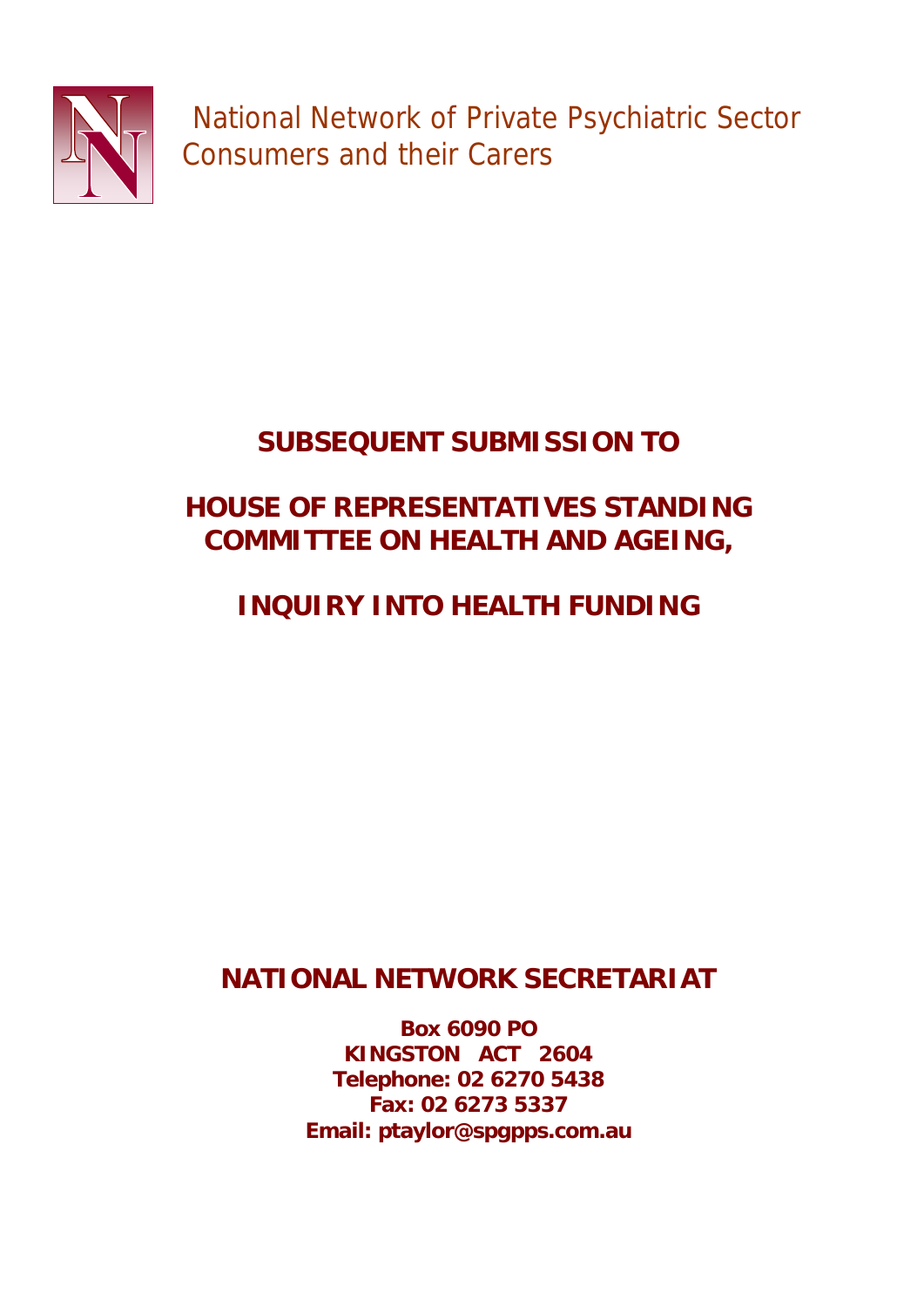### **1 SUMMARY**

A chance very brief meeting between the undersigned and The Hon. Mr Steve Georganas MP, following our appearenace appearance at the House of Representatives Standing Committee on Health and Ageing's Inquiry into Health Funding in Canberra in September 2005, has prompted this subsequent submission.

As previously advised, the *National Network of Private Psychiatric Sector Consumers and Carers* (hereafter National Network) represents Australians who have private health insurance cover and who receive their treatment and care from private sector settings for their *mental illnesses or disorders.* As our title implies, the National Network is the authoritative voice for consumers and carers regarding the policies and practices of funders and providers in private mental health settings. We therefore highlight within this subsequent submission, some unique difficulties regarding mental health.

This subsequent Submission should be read in conjunction with our original Submission in which we outlined in some detail, the problems associated with the funding of mental health services within the private health sector.

In this Submission, we invite you to 'get inside the head' of someone with mental illness, and the difficulties they encountered in trying to understand financial and other matters during an acute phase of their mental illness. This Submission represents the lived experiences of two private sector consumers, expressed in two narrative stories. One addresses the issues faced by someone during hospitalisation. The other highlights issues related to continuity of care.

We hope these stories have a positive impact on the Standing Committee's deliberations.

Please note, that in this subsequent submission, the term *Hospital* refers to private hospitals with psychiatric beds and the term *Health Funds* refers to private health insurance funds that pay benefits for psychiatric care.

Ms Janne McMahon Chair National Network Ph: 02 6270 5438 Fax: 02 273 5337 Em: ptaylor@spgpps.com.au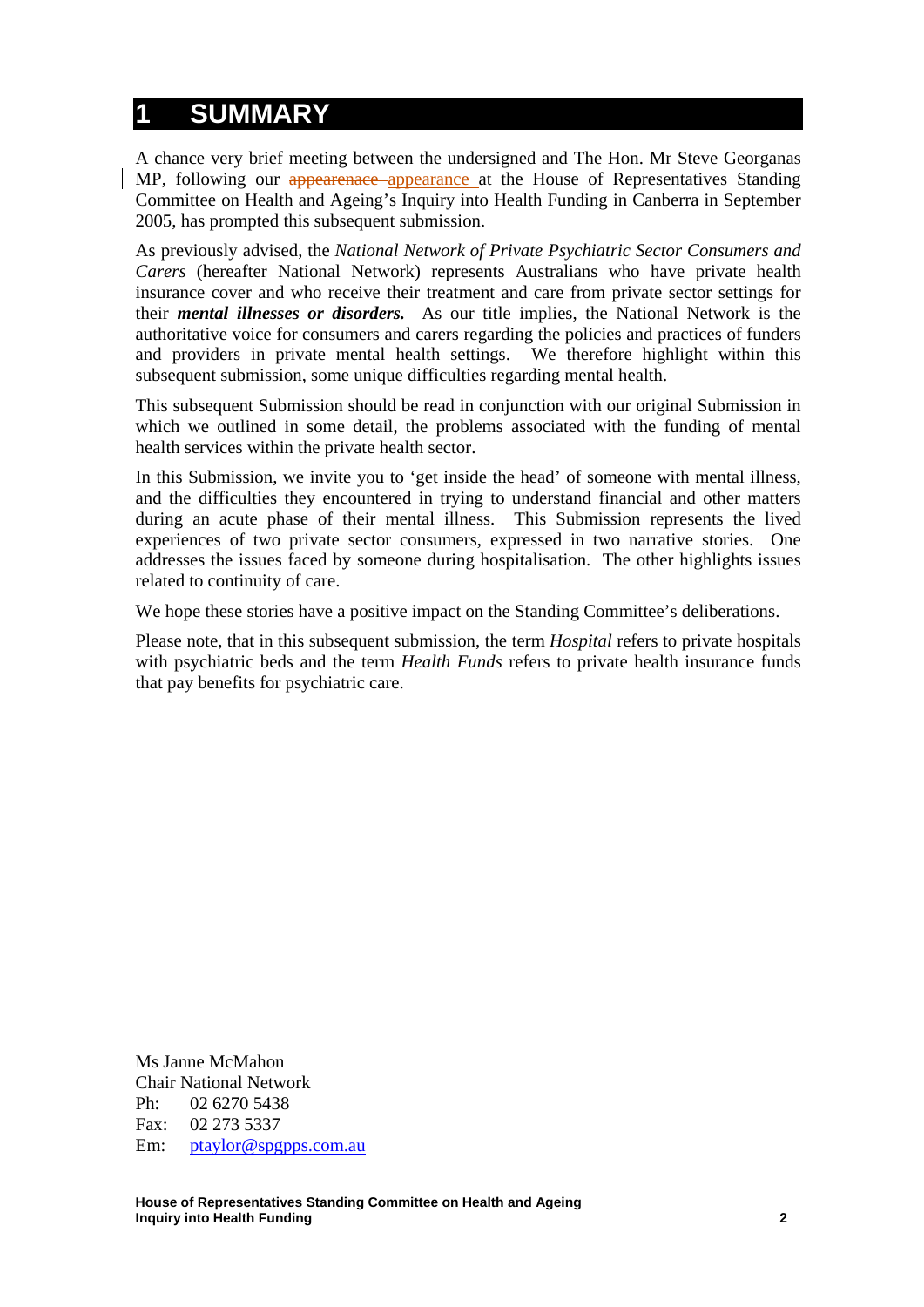## **2. OUR FIRST STORY**

**A woman in her mid fifties has written this story. This mental health consumer was formerly a teacher in History and English and more recently, a senior member of State Government. She was forced into early retirement, signalling the loss of career, due to mental illness.** *Her mental illness is chronic and it should be noted that the all costs associated with her hospitalisation as both an inpatient and Day Only patient were met by her Health Fund over a considerable period of time. Many mental illnesses are chronic, complex and represent a high cost care to health funds.*

*You ask me what is wrong. You know me well enough by now to sense the unwellness in me. But still I find it so hard to explain – to explain this ache, this perpetual ache inside me. You want so much to help but where - how – do you begin you ask. I cannot answer for I am bound by waking nightmares that scourge the mind and inhabit my very being. Mood swings fill my mind. Grappling the next high - the next outburst of mania with its wonderment and exultation; its fantasy and surrealism; its devastating consequences. The after-burn of mania: depression, with its fears and desperate thoughts, a mind overcome by dreadful sensations and feelings of hopelessness. Thus begins the downward spiral, into the black-liquid depths of despair where the soul is lost and the mind is numbed, where the body is delivered up to exhaustion and fatigue.* 

*You, my carer, want to be part of my journey – to share the journey. You are my rock; you are my steadfastness. Sometimes, though, it can be so difficult to ask for help – to even see that I need help for my mind can be a whirlwind of lost thoughts and jumbled notions. Sometimes it is a complete blank. And then I cannot move; physically I feel nothing but fatigue. My mind slips into numbness and all pervading blackness. My psychiatrist is also part of my journey - my sign post – suggesting directions that I might explore; together, over time we explore options for living, for recovery. Slowly, slowly. Thus begins the journey… it is always a beginning…a never ending beginning.* 

### *Box 1: Legislative barriers to early intervention*

*Current legislation* precludes health funds from funding preventative or early intervention programs in the private hospital-based setting.

*(Note: some health funds do fund early intervention and preventative programs in out of hospital settings however)*

*For three months, I slide ever deeper into depression. "I am in a deep black hole – a dark abyss. How long I have been there I do not know – days, weeks, months – I do not know. I feel weak, without energy, completely fatigued. I have only one thought which will not leave my brain: death. People are talking at me, around me but I do not comprehend.* 

*I visit my psychiatrist in her rooms. We talk. About my depression, about my bleak thoughts, about my suicidal feelings. She asks me whether I would act upon my thoughts. I hesitate and do not answer. She repeats the question. I hesitate again. She repeats the question a third time – this time with the proviso that should I fail to answer she will take steps to have me admitted to hospital.* 

*My body shakes, I cannot stop my hands from trembling. In another life I spill the coffee and feel the embarrassment. I wish I were dead. But how? Outwardly I smile. Inwardly I'm torn asunder; my mind is on fire; sleep; I want sleep and an end to the pain.* 

*I do not answer my doctor. She picks up the telephone and I am done for.*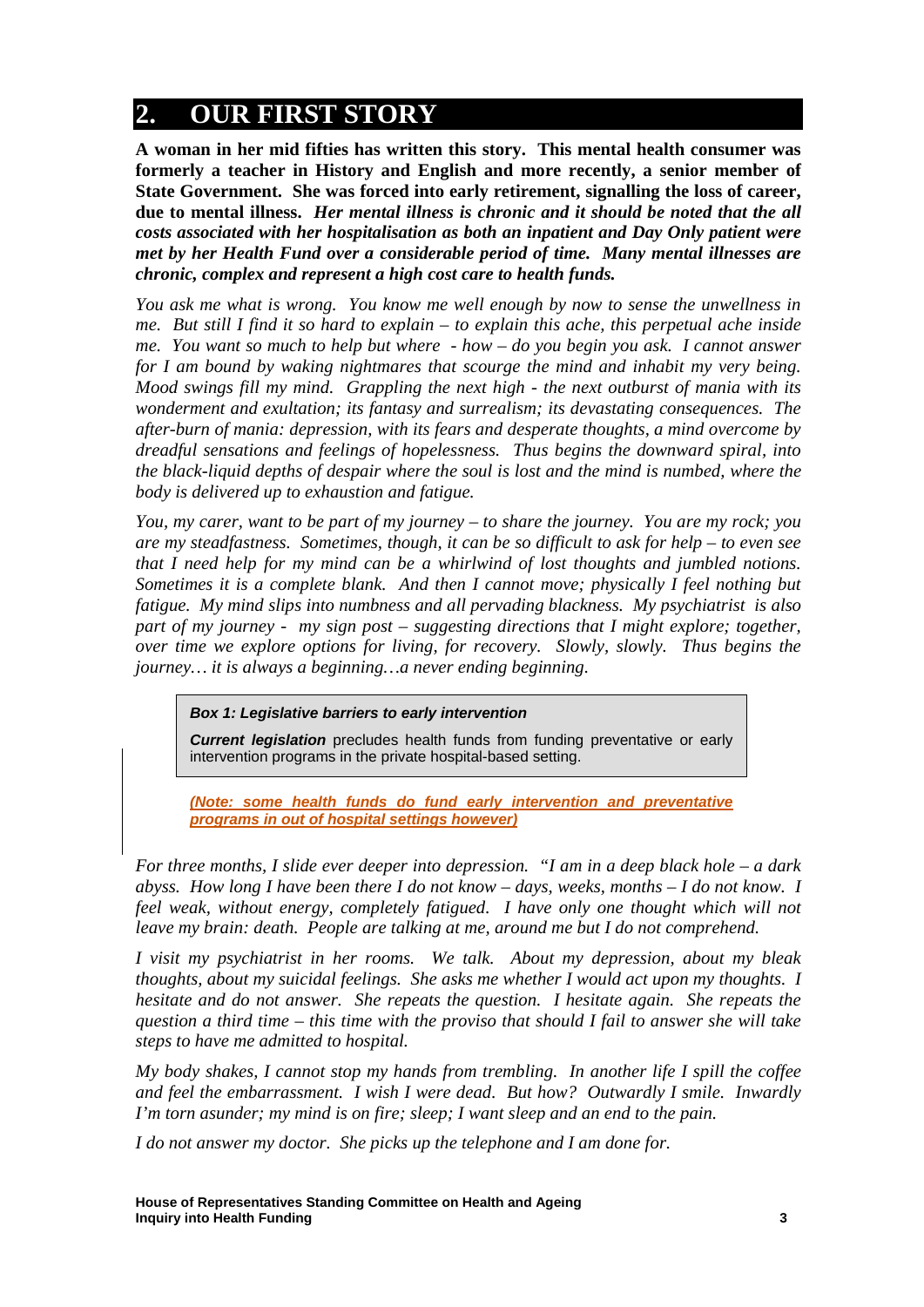*I am being admitted – that much I know. I sit next to my bags and wait to be admitted. And wait. My husband is with me – thank God – because I could not have done it without him. All I want to do is escape – run away from the Clinic; talk myself into thinking there is nothing wrong with me, but the trembling hands and throbbing temples give the game away. I'm facing ECT during this admission this much they have told me and I have agreed to it. ECT: I've hit rock bottom with my depression this time; I can't escape these all pervading thoughts of death and suicide; everything is so bleak.* 

*I cannot tie up my shoe laces. I am 53 and cannot tie up my laces. The tears stream down my cheeks. The nurse suggests I wear a pair of slippers.* 

#### *Box 2: Informed Financial Consent*

While feeling this way, the consumer is expected to know:

- whether they are required to serve any waiting period with their Health Fund cover, if it has been taken out over the previous 12 months.
- whether their level of chosen cover has any *front end deductibles*, such as *excesses* that have to be paid by the consumer. If so, it is the consumer's responsibility to know how much they will be required to pay.

(Note: Hospitals are expected to check a person's health fund eligibility prior to admission. A new system called Eclipse run by Medicare Australia, will allow this check to be done on the spot by the hospital)

If the consumer cannot answer these questions and it is after hours, then they will be required to be admitted overnight, until their insurable status is confirmed with their Health Fund on the next business day.

The consumer must ascertain whether their Health Fund and Hospital have a contract between them that will cover the full cost of the hospitalisation. (The hospital can confirm this.) If the hospital does not, then the Health Fund is obligated to pay the *Basic Default Benefit*. This means that the consumer will have to pay approximately \$200, *or more*, per day from their own pocket for the entire length of their stay (*see the discussion of disputes and out-of-pocket expenses in the National Network's original Submission*).

The Hospital may only attract *2nd Tier Benefits*, which will be approximately \$150 to \$200 per day **less** than what the consumer is covered for. This means the consumer will have to pay approximately \$150 to \$250 out of their own pocket for the entire length of their stay. (*see the discussion of disputes in the National Network's original Submission*)

At this very moment, the consumer must ascertain the costs of the hospitalisation, understand the possible consequences, and make a decision whether to continue with the hospitalisation. (eclipse will assist with this information)

*I am not able to comprehend them – My husband is providing most of the answers – what is preventing me from the most basic of communications? My mind is in a whirl and my mood is beginning to change. I am beginning to feel angry and irritated; so many questions and we seem to have been sitting here waiting for admission for ages. I am tired and all I want to do is to lie down and try to sleep; I snap and my husband has to calm me down – I am offered a tour of the Clinic but I decline. I am feeling deeply distressed just going through the admission process – so much to discuss and so much to remember. As it turns out I fail to remember anything of my admission in the days ahead and need to have all the rules and protocols explained to me again when I am a little more settled. I feel desperate and isolated; too much activity around me – about me – I am a statistic; a Medicare number, a health fund reference. I am frightened.*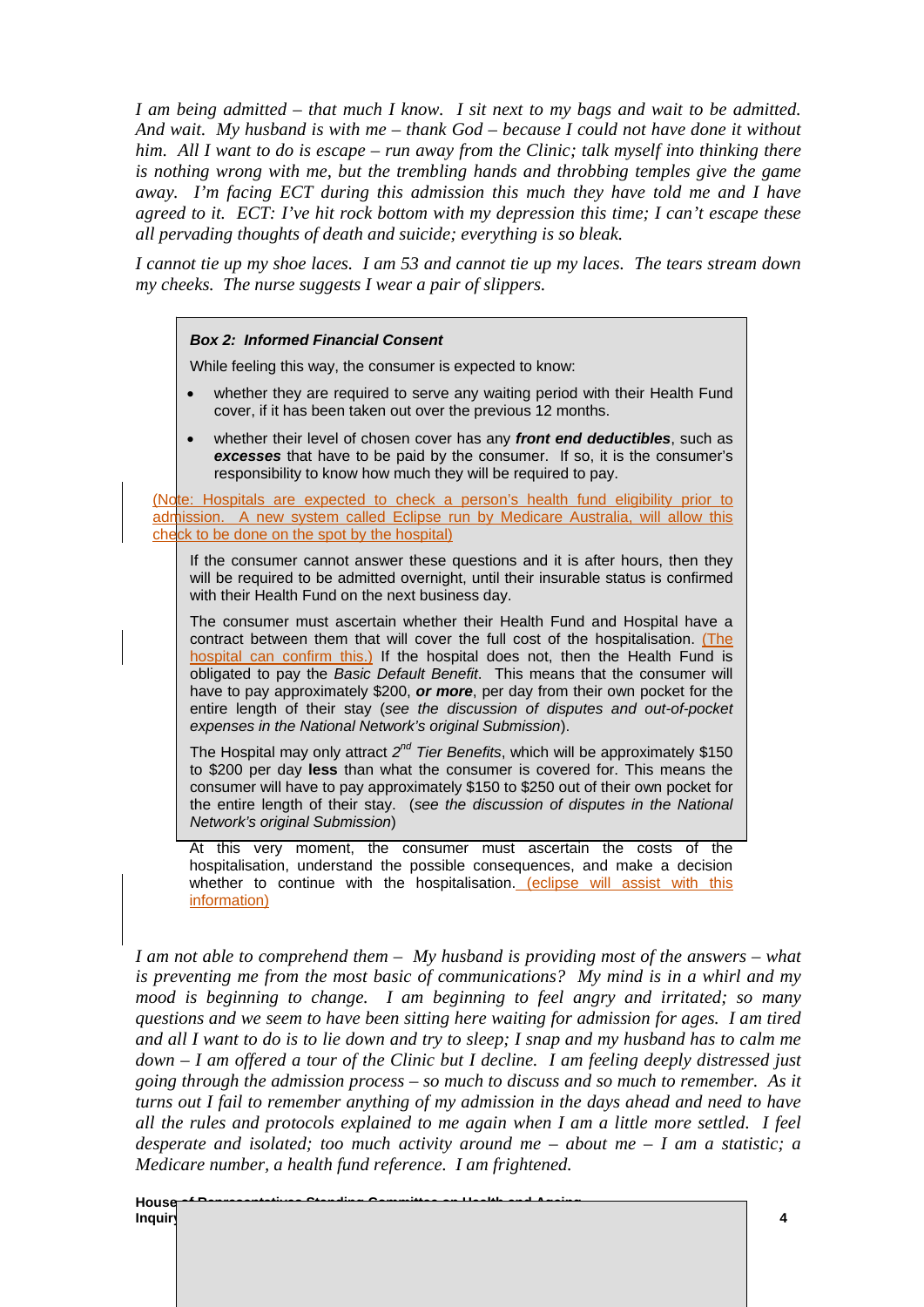#### *Box 3: Hospital Run Programs*

Hospital run programs for inpatient services are funded by *Health Funds* and are included in the amount paid, per day, for the admission period. It is the *Hospital's* responsibility to structure them, and to provide positive outcomes for her and others.

*It's the routine that gets to you. The routine of waking, eating, medication, sleeping. The boredom of the long hours in between therapy. The initial fears give way to other anxieties: of wondering how long one will spend confined in the Clinic; of when one will be allowed leave to walk down to the beckoning sea; the anxiety of missing the basic freedoms we just take for granted on the outside. The boredom is tangible – at times I think I'll take up smoking just to pass the time away – the smokers seem to find enjoyment in each others company. The boredom is cancerous: it eats at your very soul and leaves one a pitiful, whinging, anxiety-prone wreck. Therapy programs provide a welcome relief from the empty hours; a chance to focus on positive energies and outcomes. I enjoy the interaction of the groups – there is so much spontaneity and openness. I value the contact as it feeds and nurtures my inner self, helping me to grow in self-esteem and self-confidence.* 

*I feel nervous and anxious about discharge. I have been in the Clinic three and a half months – it seems a lifetime and I don't think I can cope on the outside yet. What will it take to make me able to cope? I have a wonderful husband and two caring daughters and a fantastic psychiatrist. That's a solid start. But I am so nervous in myself: I lack the confidence in myself. What will I be like, how will I cope when I am at home by myself?* 

#### *Box 4: Inpatient Programs and Discharge*

At this point the consumer would have to understand the following.

- Does the Hospital run programs, and does their Health Fund cover the costs of those programs.
- Are the programs provided within the Hospital, recovery focussed?
- Are there sufficient programs available to meet the consumer's needs?
- Is there enough variety in the programs to stimulate positive outcomes?
- Are the programs provided in the right setting at the right time?

Many private hospitals run programs on discharge processes and how to access self-help programs run within the Community by non-government organisations. *Discharge* from Hospital, however, can be an overwhelming challenge and consumers are often anxious about whether they will be able to access any services run by the Hospital after its doors have closed behind them. What is needed to support consumers, how this can be provided, and whether Health Funds have the capacity, within *legislative requirements*, to pay for these services, are all issues that are critical to a consumer's recovery after they leave the hospital setting.

*I am reassured there will be a program in place to support me once I have left the Clinic – a Day Program that I can attend twice a week. That's fine, but what about the other days? I fear being by myself – I am frightened that the voices I used to hear – the voices that put me into the Clinic to begin with – will reappear. I am frightened I might turn suicidal again. Suddenly I feel that all the achievements of the past three months have dissipated, that I have gone back in time to when I first arrived at the Clinic. I burst into tears. I am told that my reaction to leaving is quite "normal" Okay, I accept that, as long as I know there will be support if I need it I'm willing to give it a try. I suppose that's all I can do.*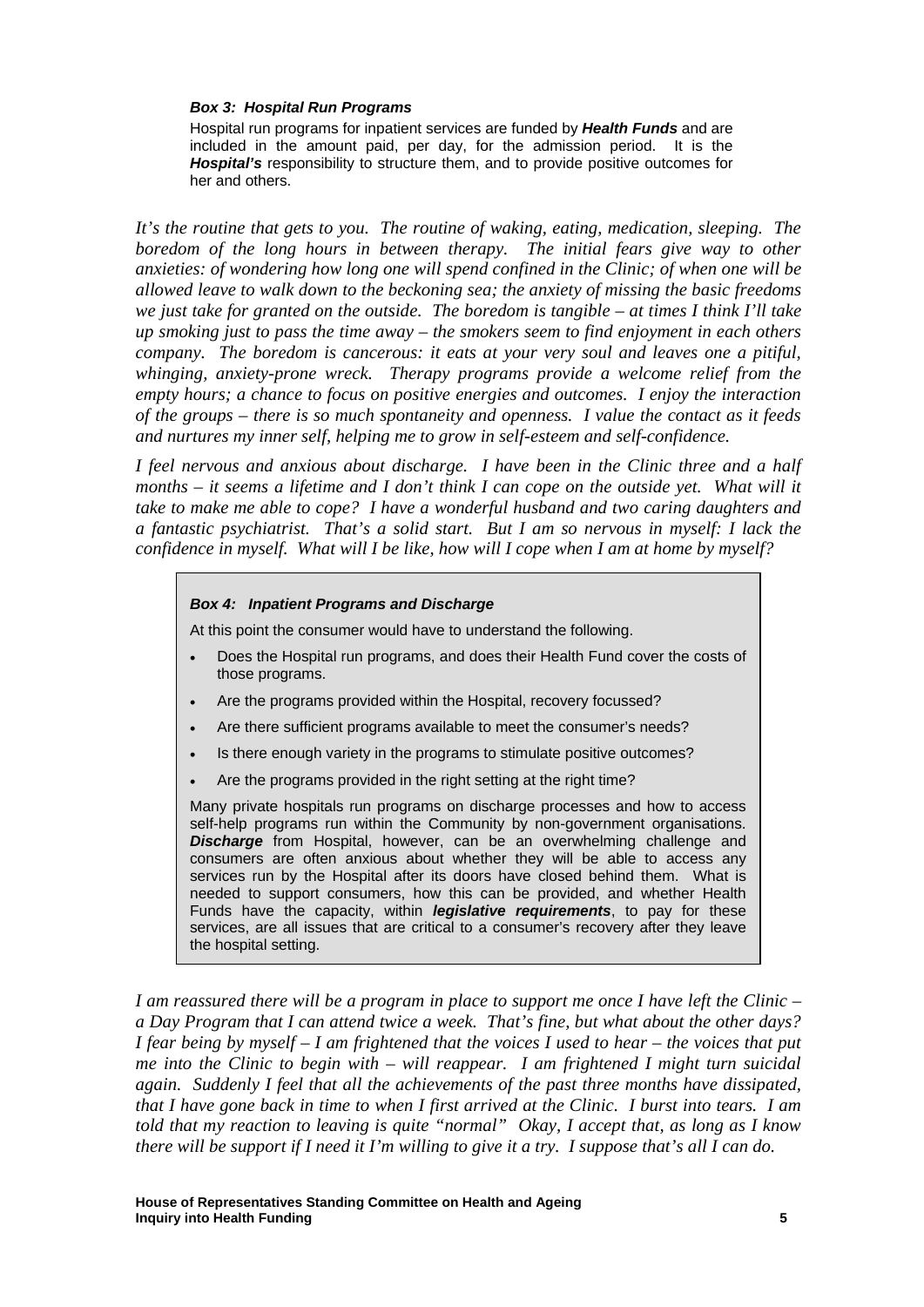*I need people to understand that I live with mental illness rather than suffer with mental illness. The distinction is important as the former gives me control while the latter makes me a victim. I am not a victim of mental illness; I have a mental illness, but it does not have to limit the creative living of my life.* 

*For myself I wish that I could stay as healthy as I am now – with the self confidence and the sense of freedom and fulfilment that I currently possess. I continue to need the support of family and friends as well as health professionals. My psychiatrist will continue to play an important role in managing my mental wellbeing as I require an ongoing medication regime and therapy. I cannot do this alone – that much I recognise. I am offered support via the Day Programs – a much needed lifeline as I still feel very emotionally fragile since leaving the Clinic. I go twice a week for Day Programs – life savers. The other days I sit at home, scared and anxious. I wonder when this will ever come to an end – when will I ever feel whole again? The Day Programs give me the chance to interact with likeminded patients – a chance to share our fears and hopes, a chance to release some of the pent up feelings of anxiety and frustration. I feel stronger for the experience; I feel liberated for the sharing.* 

#### *Box 5: Outpatient Services*

This is often the most crucial facet of private psychiatric services. Programs of this type are provided on a day patient, or outpatient basis. They are usually time limited, according to the program outline. One major Health Fund does not recognise half-day status. Issues of *exclusions*, *limitations*, *co-payments,* and *legislative barriers* have a direct impact on the consumer here.

*As for patient education it has been very much a case of what I could find out, not what was delivered to me. Whilst in the Clinic I wanted to know more about impacts and side effects of my medications. I also wanted to understand the impact of ECT. It might seem simple that I could ask these questions, the fact of the matter is that I was not well enough at the time. I was not in a position to assert my basic rights for information.* 

#### *Box 6: Required Information*

At this point, some of the issues the consumer would have to understand are set out below.

|                  | $\bullet$ | Does the hospital have an Australian Government Approved Outreach Program AND<br>does the consumer's Health Fund offer cover for the Program? (Eclipse will provide<br>this information) If yes, then this Program is offered to support the consumer in their<br>home. A mental health professional from the hospital may call once or twice a week<br>or on some other schedule. If no, then the consumer cannot obtain direct support<br>within the community setting, and is required to attend the hospital, as a Day Patient,<br>for Programs run by the facility. |   |
|------------------|-----------|--------------------------------------------------------------------------------------------------------------------------------------------------------------------------------------------------------------------------------------------------------------------------------------------------------------------------------------------------------------------------------------------------------------------------------------------------------------------------------------------------------------------------------------------------------------------------|---|
|                  | $\bullet$ | Does the consumer's Health Fund cover the full cost of the Day Patient Programs the<br>consumer wishes to access at this Hospital? (Eclipse will provide this information)                                                                                                                                                                                                                                                                                                                                                                                               |   |
|                  | $\bullet$ | Does this Hospital and the consumer's Health Fund have a dispute as to the amount<br>that will be paid to reimburse the consumer for the costs of accessing the Day Patient<br>Programs? If yes, then she will be required to pay a co-payment of anything up to<br>\$50.00 per session.                                                                                                                                                                                                                                                                                 |   |
|                  | $\bullet$ | Is the consumer accessing a set program of say one day a week for eight weeks? If<br>so, then the consumer may be required to pay \$400.00 in co-payments.                                                                                                                                                                                                                                                                                                                                                                                                               |   |
|                  | $\bullet$ | Does the consumer's Health Fund have a limit on the number of days they can<br>access Day Patient Programs per annum? (Eclipse will provide this information)                                                                                                                                                                                                                                                                                                                                                                                                            |   |
|                  | $\bullet$ | Does the consumer's Health Fund require the consumer to attend for a full day (5)<br>hours) or can they access a Half-Day Program? (Eclipse)                                                                                                                                                                                                                                                                                                                                                                                                                             |   |
|                  | $\bullet$ | Are the programs provided by the Hospital recovery focussed and is there sufficient<br>variety in the programs provided to offer positive outcomes?                                                                                                                                                                                                                                                                                                                                                                                                                      |   |
|                  |           | Are the programs run for a sufficient length of time to sustain gains?                                                                                                                                                                                                                                                                                                                                                                                                                                                                                                   |   |
| House<br>Inquir\ |           |                                                                                                                                                                                                                                                                                                                                                                                                                                                                                                                                                                          | 6 |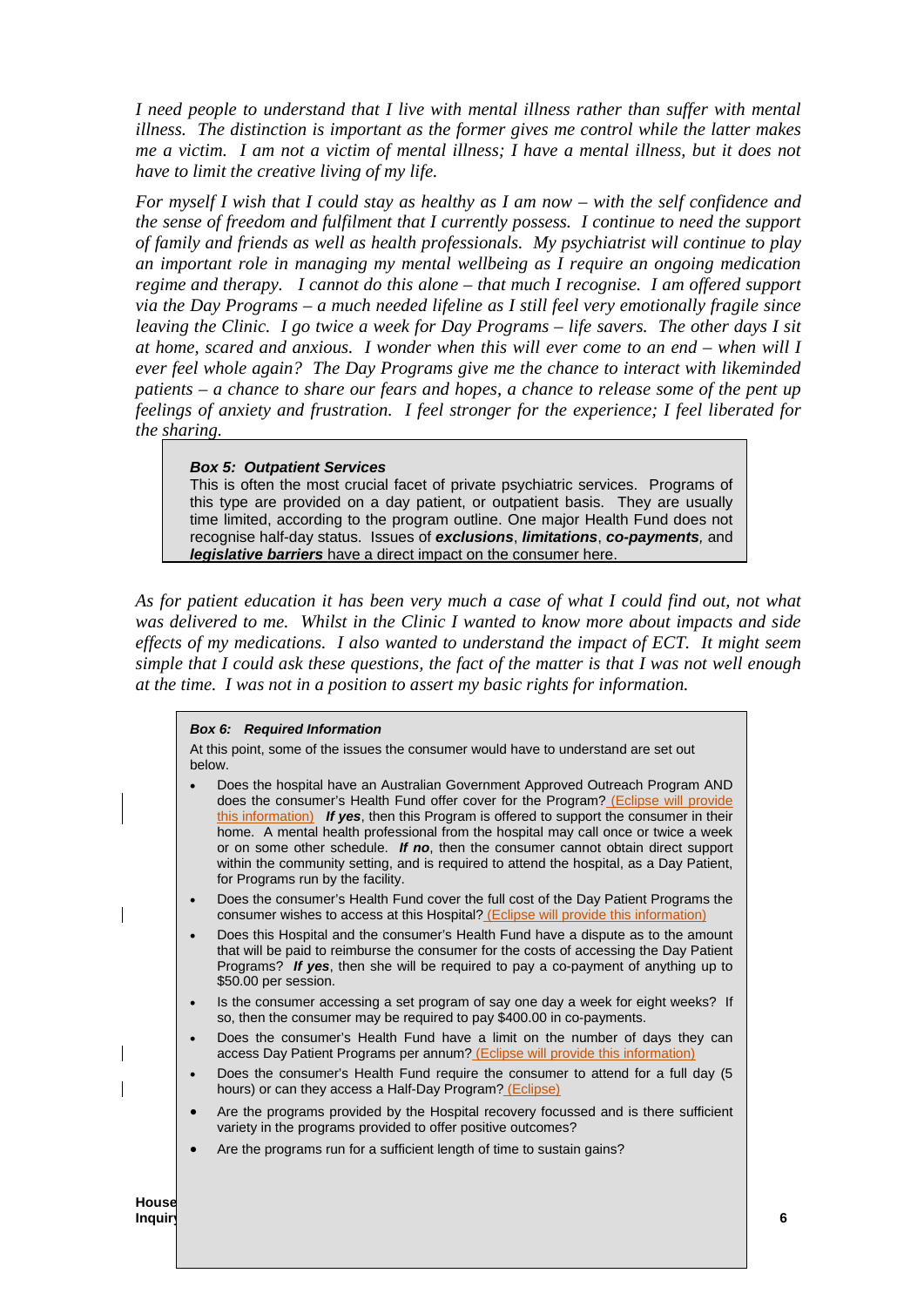Are the programs the most appropriate service, delivered in the most appropriate setting at the most appropriate time?

*Current Legislation* precludes Health Funds paying for programs, which are preventative care focussed. (Funds can pay for preventative programs under ancillary cover if the wish to) It also precludes Health Funds paying for programs, which are not a direct *substitutes for inpatient care*

*Carers are often neglected when it comes to education and the provision of information. Their needs as carers are often overlooked. They need to be provided with information on the nature of the mental illness, treatment regimes, medications and programs. Too often the carer is marginalised when they should be seen as part of the treatment strategy.* 

#### *Box 7: Carer Needs*

Here the consumer is expressing concerns over whether:

- there are programs which her husband, as her carer, can access for his needs.
- he has been offered information and education about her mental illness to cope with a crisis or ongoing support.
- legislation precludes his health fund from paying the hospital the financial cover for this type of service and, if the hospital does provide such services, then what will be the cost to him.

*Current legislative barriers* preclude the payment of information/support services to carers.

*I have moved on from the Clinic and Day Programs. I have reached a point of stability and comfort in my life, which is fulfilling. I have occasional bouts of depression and mania but these have been managed with medication and therapy.* 

*I have found some part-time employment and I also do some volunteer work in the mental health sector. I know I need to keep busy, to keep my mind active – without overdoing it. I haven't been hospitalised since 2001 – maybe because that particular time in hospital was so long that I vowed it would be the last time. Now, I try to live each day as it arrives – strong in the knowledge that I am a survivor."* 

#### *Box 8: Community Care*

As detailed in, and attached to, our original Submission to the House of Representatives Committee attention is again drawn to the *Guidelines for Determining Benefits for Health Insurance Purposes for Private Patient Hospital-based Mental Health Care.* 

These Guidelines were developed in consultation with Australian Government Health Funds, Hospitals, and the Royal Australian and New Zealand College of Psychiatrists (RANZCP). They were intended to assist Health Funds when approving psychiatric care programs for the purposes of health insurance benefits. The Australian Government distributed the Guidelines under cover of HBF Circular No 100, dated 8 September 1987.

In 2000, a Working Party comprising representatives of RANZCP, Health Funds, Hospitals and Consumers, revised the Guidelines, in consultation with the then Commonwealth Department of Health and Aged Care, Private Health Industry Branch. The revised Guidelines were endorsed by the Strategic Planning Group for Private Psychiatric Services on 23 February 2001 and distributed under cover of the CDHAC HBP Circular No. 694 PH 433, 5 March, 2001.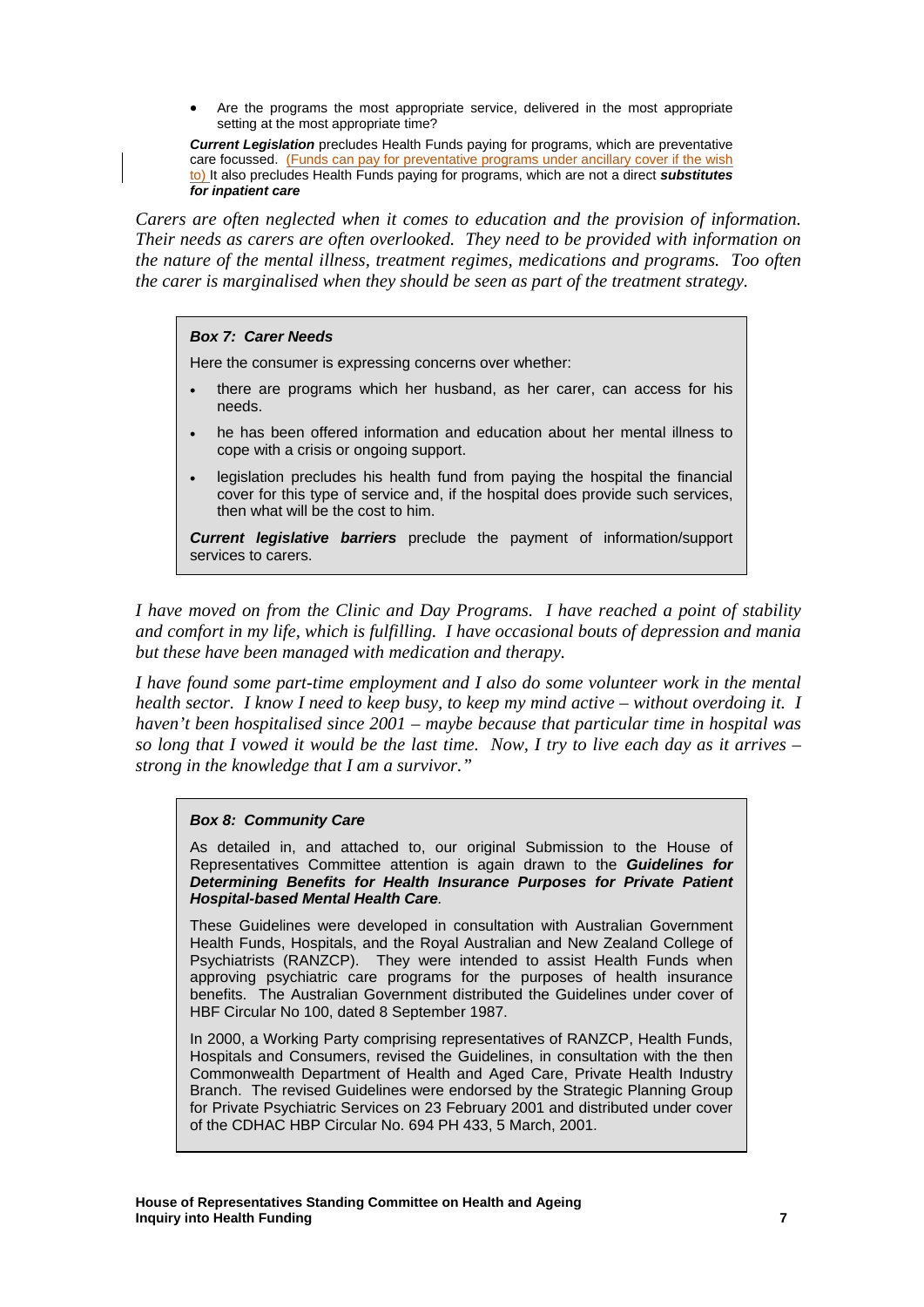## **3. OUR SECOND STORY**

**The following narrative expresses a consumer's needs according to a continuum of care. As such, it represents what would be considered a true continuum of care. Please note, that a number of the services outlined below, cannot be funded because of legislative requirements. The continuum of care include the following.** 

- **Early intervention**
- **Crisis assessment**
- **Domiciliary/community care**
- **Outpatient services**
- **Day, half-day, partial-day and evening services**
- **Hospital programs**
- **Admitted overnight services, where necessary**
- **Maintenance and supportive care**
- **Patient and carer education**
- **Preventative care**
- **Discharge planning**

**Current legislation prevents health funds from funding any services designed to intervene, or prevent hospitalisation. Funded services must be on the basis of an 'admitted patient' status, and can not be an 'add on' service.** 

*Our Second Story***, has been written, in dot point format, by a man aged 55, who was a senior master in teaching, in a public secondary college. He trained and taught for 34 years. He lived in a rural area and needed to relocate to a metropolitan area for his mental health care. He has also been forced into early retirement, and the loss of his career, because of his mental illness.** *His mental illness is chronic and it should be noted that the all costs associated with his hospitalisation as both an inpatient and Day Only patient were met by his Health Fund over a considerable period of time. As mentioned in Our First Story, many mental illnesses are chronic, complex and represent a high cost care to health funds.*

- *1997-1998 Becoming suddenly and unexpectedly depressed, bursting into tears in private for no apparent reason; I seek refuge in work and alcohol.*
- *Discuss my problems with no one since I feel that I'm going mad. Now working almost 16 hours a day and 6 days a week. Deliberately make myself more isolated, professionally and socially. Feel like being on a merry-go-round with many sleepless nights, horrific nightmares and totally negative feelings, all exacerbated by the gradual but inexorable break down of my marriage.*
- *Finally, overcoming the bitter shame I feel from suspecting that I may have some serious form of mental illness, I make a confidential appointment to see my GP. He sees me for no more than 10 minutes, tells me I'm depressed and prescribes antidepressants. My situation does not improve: I desperately need help.*
- *I return to my GP who merely changes my medication. No referral to a psychiatrist or psychologist, despite the fact that I have private health insurance.*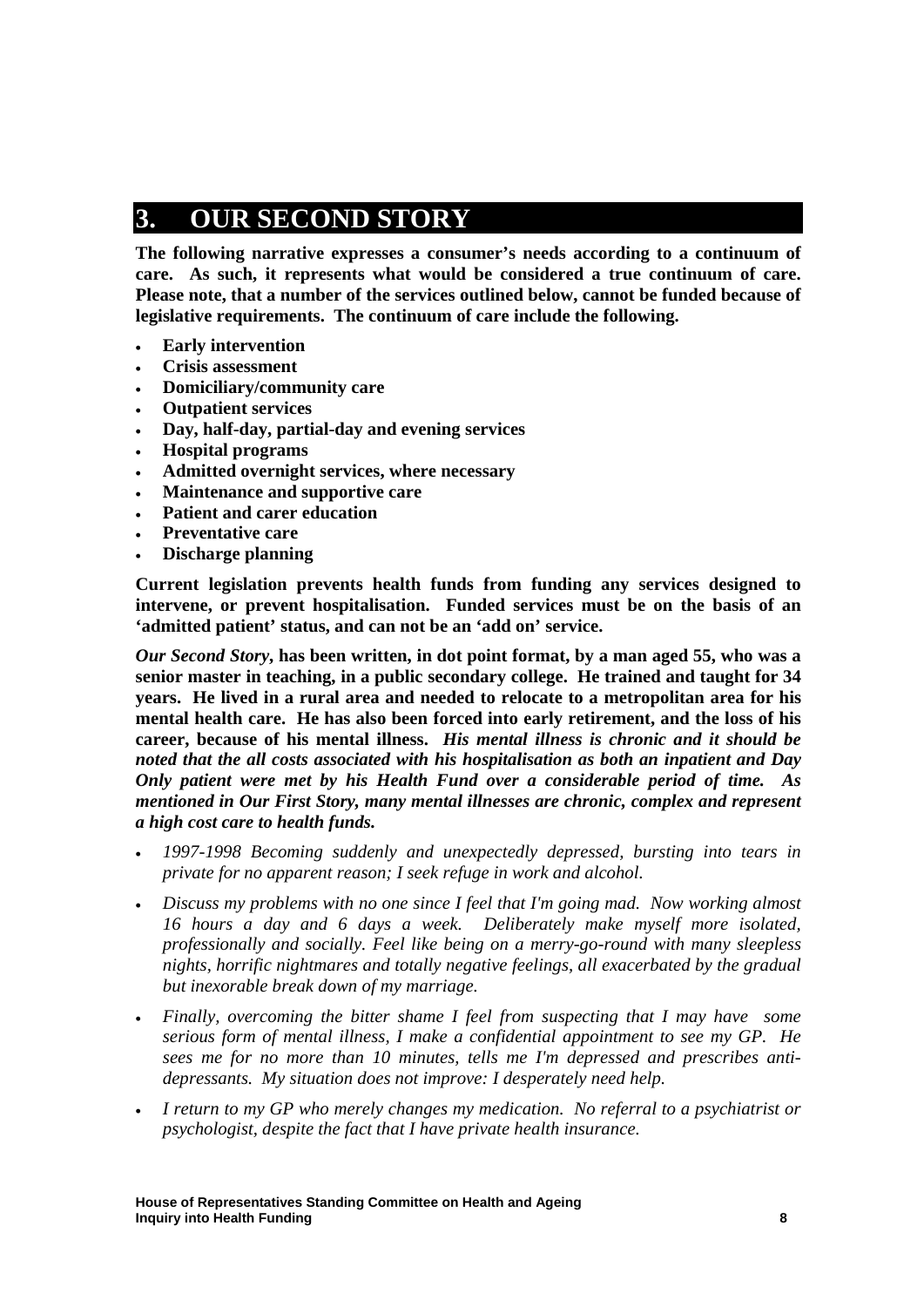*Situation becomes so serious that I can no longer cope. Become suicidal, and plan my suicide in some detail. Drive into a concrete pole, completely destroying my car but not myself.* 

### *Box 9: Crises Assessment*

This cannot be done at a private hospital with psychiatric beds. Admissions to inpatient services must be via the private psychiatrist. Medicare of course, covers 75% of the costs of the psychiatrist's consultation fees, and the Health Fund reimburses the additional 25% of the fee.

- *Admitted to the psychiatric ward of a public hospital. Extremely depressed, confused and afraid. No formal programmes, no psychotherapy, and I can see the doctor for only twenty minutes a week. Commence ECT, but conditions are deplorable. By sheer chance, a nurse discovers that I have private health insurance, and mentions the existence of a private psychiatric hospital in the capital.*
- *I discharge myself from hospital, hire a taxi to the local airport and catch a small plane to the private hospital. I am very desperate and feel very alone. I finally persuade the resident psychiatrist to admit me. Even now I have second thoughts, expecting all the patients to be insane and even homicidal. Yet, I am also very relieved to discover that I have an illness that can be treated.*

### *Box 10: Admitted overnight services – Hospital Programs*

It is in this area that sometimes difficulties are incurred. Co-payments, disputes, limitations on what health funds will fund, and how much they will fund. It is also a reflection of the status of the hospital. Does the hospital have a contract with the particular health fund? Is this information known to the consumer? (see Eclipse as above)

It is expected that private hospitals will provide In-patient programs, which are recovery focussed, and offer positive outcomes. They should be of a high standard. The costs of these programs are contained within the payment the health funds pay for the per day benefit.

- *After a physical check and basic orientation, I retire to my room. I know no one and do not know what to expect in terms of my treatment. I feel afraid because I cannot lock the door to my room, and I have not yet met the other patients.*
- *Later some of my fears are allayed when I meet the other patients and realise that we have much in common. But I am still worried and confused because there has been no mention of a treatment plan except that I shall continue to have ECT.*
- *My situation slowly improves as I participate in the hospital programmes, learn how to relax, get to know my psychiatrist and the nursing staff, and socialise with the other patients.*
- *Nevertheless, I have several major misgivings. I am not alerted to the possible sideeffects of my new medication, I have no visitors because of the distance factor, I cannot gain access to any of the hospital's psychologists(and was not able to during my three subsequent admissions), there is no apparent treatment plan, I have too much free time on my hands, and there is never any mention of my discharge.*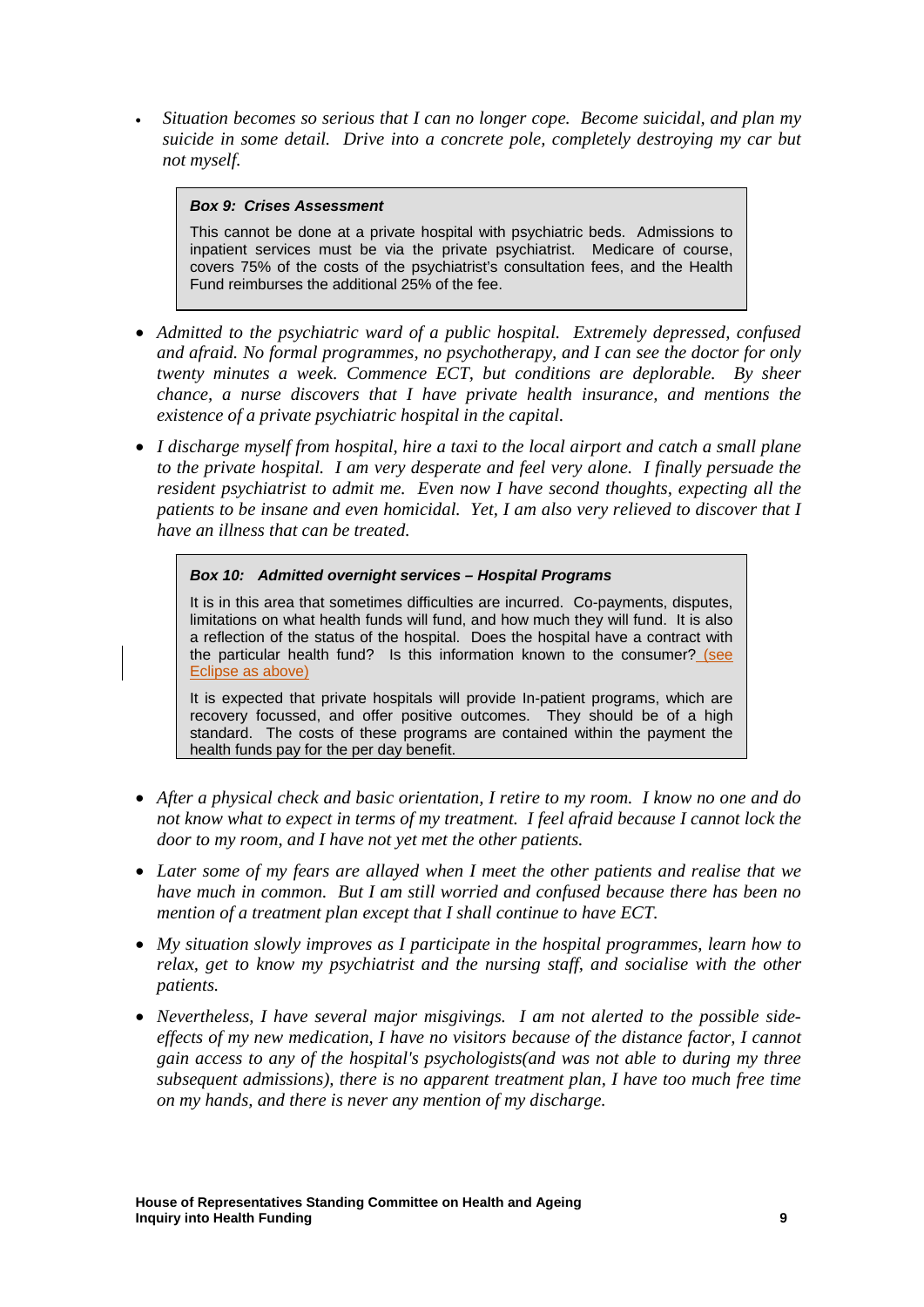- *I am admitted for eight weeks on the first occasion, and I am strongly motivated to attend all the hospital's programmes because of the strong emphasis on preventative care.*
- *But I am extremely anxious because I realise that there can be no post-discharge followup since I live 350 kilometres from the hospital. In fact, there has been no attempt by my doctor or the nurses to plan my discharge.*

### **See** *Box 4: Discharge and Inpatient Programs* **above**

- *I am suddenly and unexpectedly told that I am to be discharged. I am very anxious because I have become accustomed to the hospital's institutional way of life and protective environment, and I know that I shall be literally on my own when I leave. I leave without any resources to assist me if there relapses in the future, other than my GP who has no special expertise in mental health.*
- *I leave already knowing that I cannot return to work and that I cannot face my friends and colleagues because of the stigma associated with mental illness in my town.*

#### *Box 11: Maintenance and supportive care, and outpatient services*

It is in these areas that probably most of the difficulties occur. Again, copayments, disputes, limitations on what health funds will fund, and how much they will fund, and if they can fund. Legislative barriers have serious implications as to what health funds can pay for. Maintenance, supportive care, and preventative care, are all affected by legislation. Good quality programmes can sometimes be scuttled because of legislation.

- *Other than visits to my GP, and very occasional visits to a public psychologists and a part-time private psychiatrist, there is no meaningful supportive care and no outpatient services. I spend almost every day at home by myself. My depression worsens and is compounded by extreme loneliness, misery and self-pity. Moreover, I am becoming increasingly resentful because I cannot access the assistance that I require. Hence, there are long bouts of sleeplessness, irrational behaviour and almost total absence of anger management.*
- *Needless to say, there are three more serious relapses and three more admissions to the private hospital.*

#### *Box 12: Day-patient services*

Health Funds pay a great deal of monies toward psychiatric care. Mental illness is most often chronic, whole of life and is a drain on their resources. Payments for chronic illness can escalate. It is easy to see from this example, that a privately insured consumer accessing day-patient services, twice a week for a full year, can amount to a great deal of costs for Health Funds.

The Health Fund in this example **covered all costs** of hospital programs.

- *After the fourth admission I make the very desperate decision to end my marriage, move to be near the private hospital and my psychiatrist, and 'force' the hospital to provide maintenance and supportive care by joining the day-patient programme.*
- *I am a day-patient for one year, attending twice a week. It is the best decision that I have ever made concerning my mental health. It enables me to make the transition between an institutional environment and living by myself. It allows me to learn and*